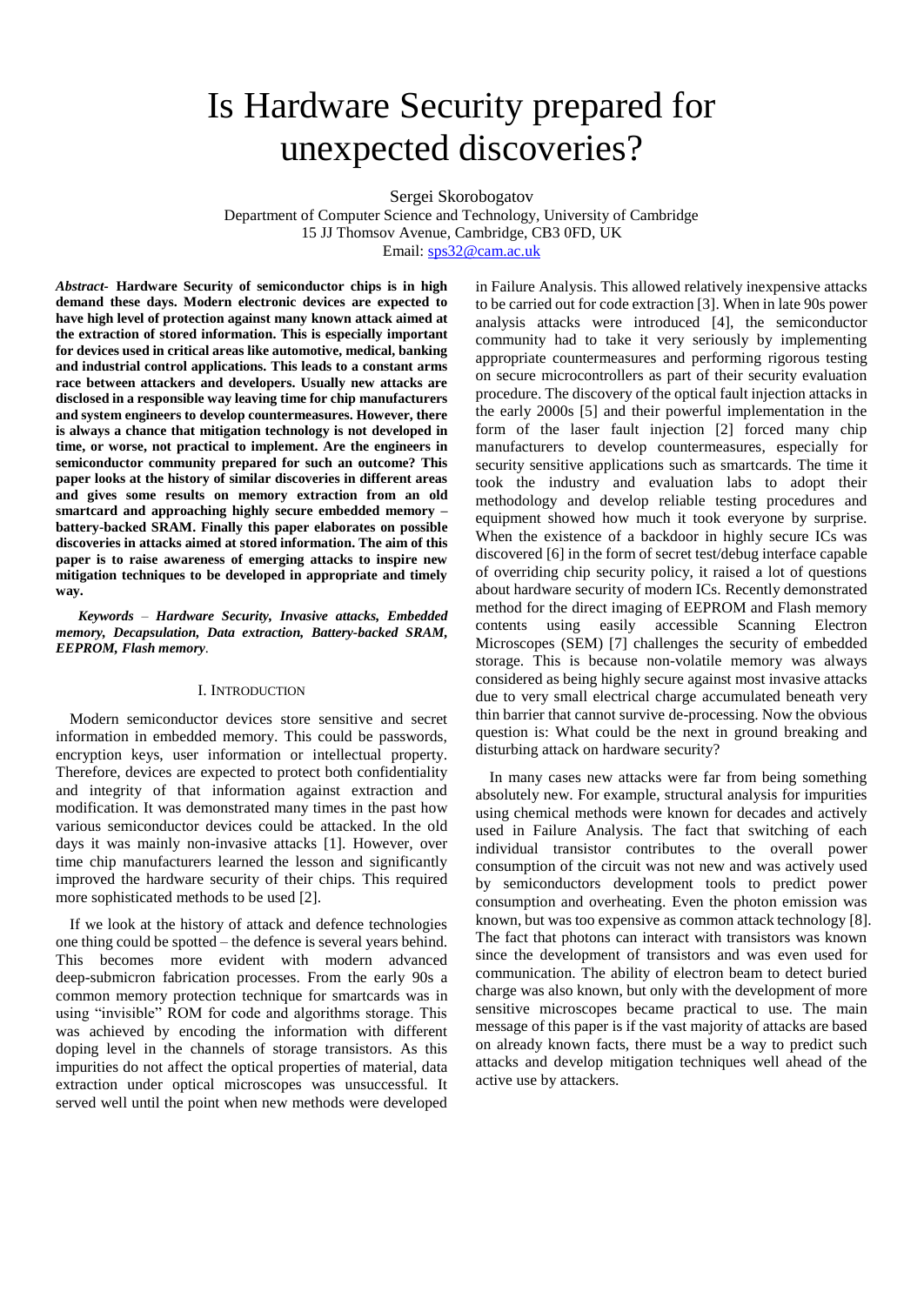The outcome of ignorance in understanding the attacks directions could be devastating to many modern devices going online or wireless as part of the Internet-of-Things (IoT) initiative. Modern devices which have wireless connectivity could be attacked in many ways through software vulnerabilities and backdoors.



Fig. 1. Electrically damaged pin on the die of microcontroller

Sometime the research could even lead to impossible achievements. This happens when someone senior tells that certain things are not possible, but the research proves them wrong. This could result in a large outcry in the media like it was in the case of NAND mirroring attack on iPhone 5C [9]. There are some impossible challenges faced by Forensic Analysis engineers, for example, data extraction from electrically damaged (Fig. 1) and mechanically damaged (Fig. 2) chips. Although the contents of the on-chip non-volatile memory was fully preserved, conventional Failure Analysis methods are not only very expensive but would also require weeks or months of tedious work. However, it is very likely that Hardware Security would be able to come up with feasible and affordable solutions in the nearest future.



Fig. 2. Mechanically damaged die of microcontroller

As a contribution to the wide list of already known attacks this paper introduces two new attacks. One is about efficient microprobing of an old smartcard chip, another is about decapsulation of a microcontroller with battery-backed on-chip SRAM.

## II. EXPERIMENTS

As a first target to demonstrate the affordable memory extraction from a secure microcontroller, an early 2000s smartcard was chosen. It is based on the Hitachi HD6483102 chip fabricated with 0.8μm process with 2 metal layers and has embedded Mask ROM and EEPROM.

The Mask ROM is protected against optical reading with doping encoding. The Von-Newmann RISC 16-bit CPU with H8/300 architecture of this chip allows access to all resources in the linear address space and has a relatively simple instruction set [10]. The interesting property of this instruction set is if the most significant bit equals to 1 then the CPU will always execute single-cycle instructions without any branches. This can be achieved with a laser cutter [2] and the result is shown in Fig. 3.



Fig. 3. Cuts in the data bus lines to modify instructions

In order to microprobe the data bus only opening in the passivation layer is required (Fig. 4). This cavity will help in holding the tip of the needle in place during the microprobing process.



Fig. 4. Opening in passivation layer above the data bus line

Once the CPU is forced into execution of simple instructions it will access the whole memory by fetching all the addresses sequentially. This way the memory contents can be extracted by placing a microprobing needle over each bit of the data bus one at a time and recording the information on a digital storage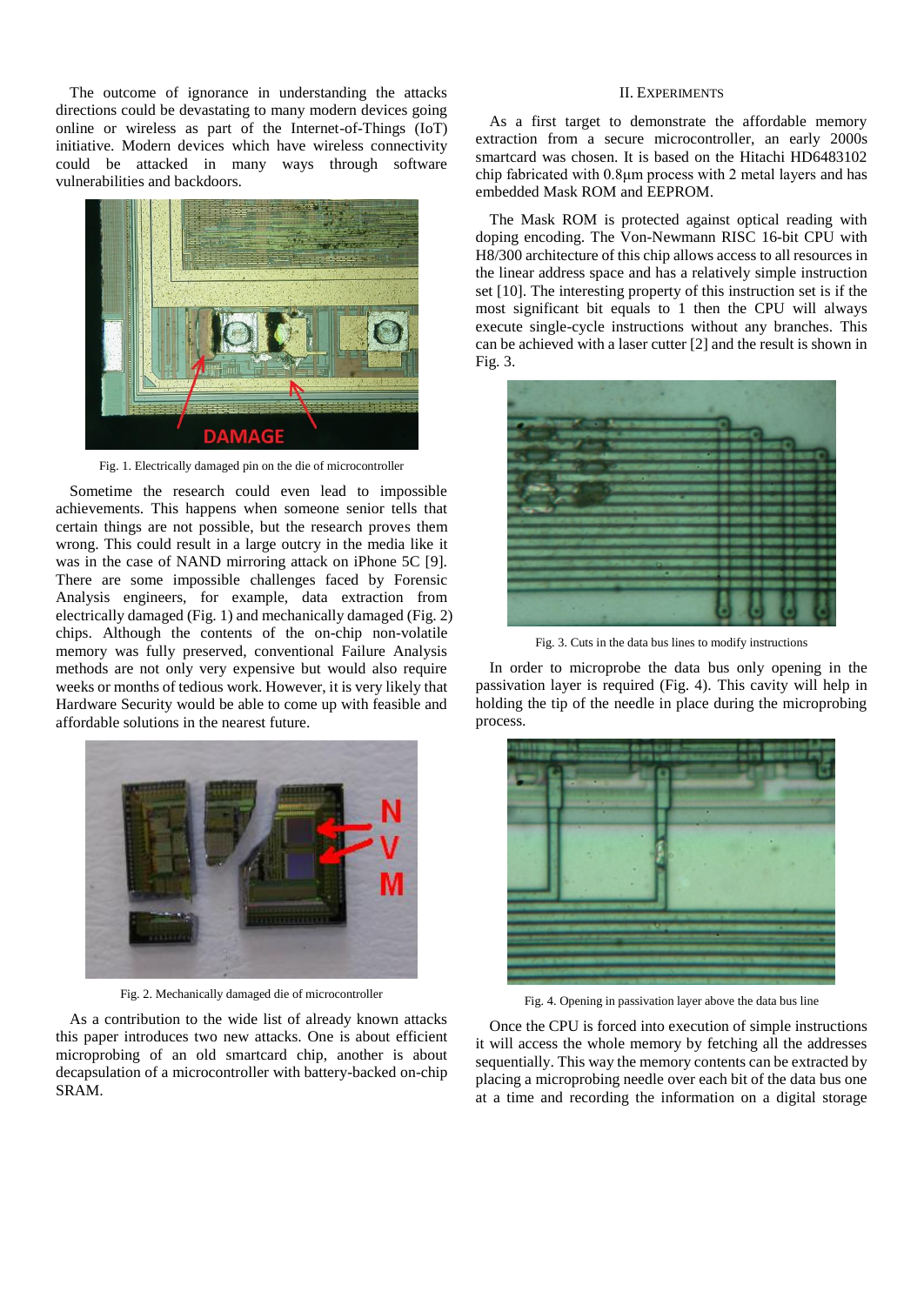oscilloscope. After that all the acquisitions could be synchronised with the Reset signal.

As a target for verifying another kind of almost impossible attack a device with battery powered embedded SRAM was chosen – Vasco Digipass 270 – two-factor authentication token [11]. Although such devices do not have very high level of security protection like devices with tamper resistant enclosure, they offer adequate level of protection against all sorts of attacks. The reason for that is because the embedded SRAM is sensitive to the fluctuations of external power supply. Any interruption of the supply will cause the loss of data. In this case the signing key. Moreover, even the hardware reset of the device will make it inoperable, resulting in all keys and the user PIN being wiped off.



Fig. 5. PCB of the security token after normal decapsulation

The device is relatively easy to disassemble as the internal electronics is only covered with plastic sheets glued to its plastic case. The main component of the device is a specialised microcontroller which is bonded directly to the PCB and encapsulated with epoxy. Removing the battery for more than a few seconds results in the device going into internal test mode and no longer operational. The same happens if the Reset line of the microcontroller is shorted to 0. The result of the successful partial decapsulation of the microcontroller is shown in Fig. 5. However, because the battery was removed for that process, the microcontroller had no useful information inside.



Fig. 6. PCB of the security token prepared for live decapsulation

In order to verify the idea of live decapsulation, the PCB of the fully working token was first wrapped in an insulation tape, while the potted chip was covered with aluminium tape (Fig.6). Then the whole setup was wrapped into aluminium tape before creating a cut in the tape where the decapsulation was desired.

The device was then decapsulated using 100% Nitric acid heated to 60°C. It was added in small drops and washed away with acetone after a few seconds. This process was repeated for several minutes until the surface of the chip die was exposed. Although the bonding wires were also exposed, this did not create any short circuits because of the high concentration of the acid. Once the decapsulation was finished, the whole sample was cleaned in acetone using ultrasonic bath. That removed the remaining of the acid and particles of resin. As a result the surface of the chip became clean. After careful removal of the tapes and testing the device demonstrated full functionality (Fig. 7).



Fig. 7. PCB of the security token after live decapsulation

It is very important to make sure that the chip is not over-decapsulated. This would result in the acid going into contact with PCB traces made of copper. They react very actively with acid and this will quickly result in loss contact with bonding wires.

The device with live battery connection could then be used for further extraction of the embedded SRAM using microprobing attacks.

### III. RESULTS AND DISCUSSION

The microprobing experiments showed how easily a microcontroller with wide data bus could be probed and its memory contents extracted. The fact that only a single bit in the instruction set could defeat branch instructions could pose some security implications. Also, the presence of a weak pull-up in the data bus results in the cut bus lines to stuck at logic 1. However, if a memory encryption was used this would require more sophisticated approach, for example, by injecting random data and observing the response from the CPU [12]. Nevertheless, high orthogonality of instruction sets in most RISC CPUs could help the attacker in finding the right combination to influence the code execution.